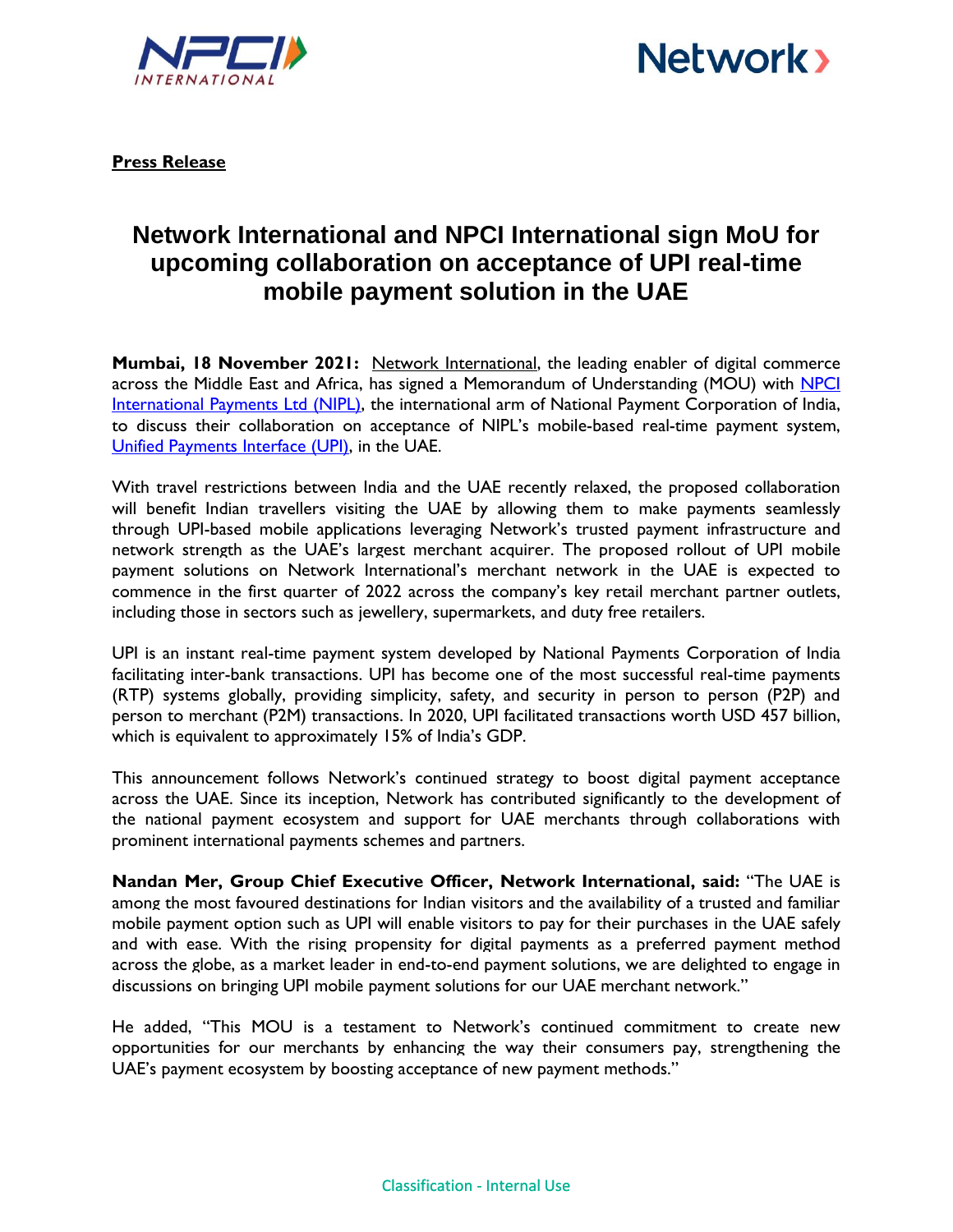



**Mr. Ritesh Shukla, CEO of NIPL, commented** "Our planned collaboration with Network International would be a formidable step towards achieving our vision of taking our robust and popular payments solutions to global markets. We are confident that our proven product capabilities, combined with the vast merchant network of Network International, will enable UPI QR-based payment acceptance and scale-up in the UAE. We look forward to working with Network International to empower Indian travellers and the large Indian community in the UAE."

Earlier this year, Network International also announced its acceptance of India's payment scheme – RuPay – to enhance the range of payment schemes acceptance and business for UAE merchants.

**-Ends-**

## **About Network International:**

Network International comprises a group of companies and is the leading enabler of digital commerce across the Middle East and Africa (MEA) region, providing a full suite of technologyenabled payments solutions to merchants and financial institutions of all types and sizes, including acquiring and processing services and a comprehensive ever-evolving range of value-added services.

Network International Holdings Plc (LSE: NETW) is the holding company for Network International and the group companies, including the DPO Group.

Network International: Tricia Kaul ASDA'A BCW, Dubai, UAE, Tel: +971 4 450 7600 Email: tricia.kaul@bm.com

## **About NPCI International:**

NPCI International Payments Limited (NIPL) was incorporated on April 3, 2020, as a wholly-owned subsidiary of National Payments Corporation of India (NPCI). As the international arm of NPCI, NIPL is devoted to the deployment of NPCI's indigenous, successful Real-Time Payment System – Unified Payments Interface (UPI) and Card Scheme – RuPay, outside of India.

NPCI has successfully developed and proved its product and technological capabilities in the domestic market by transforming payment segment in India. Conversely, several countries want to establish a 'real-time payment system' or 'domestic card scheme' in their own country.

NIPL, with its knowledge and experience, can offer these countries technological assistance through licensing, consulting for building real-time payment system to meet the rapidly evolving need of fast-growing global businesses. NIPL is focused on transforming payments across the globe with the use of technology and innovation. It will not only enable payment for Indians but also uplift other countries by enhancing their payment capabilities through technological assistance, consulting, and infrastructure.

## **Media Contact:**

Shruti Singh